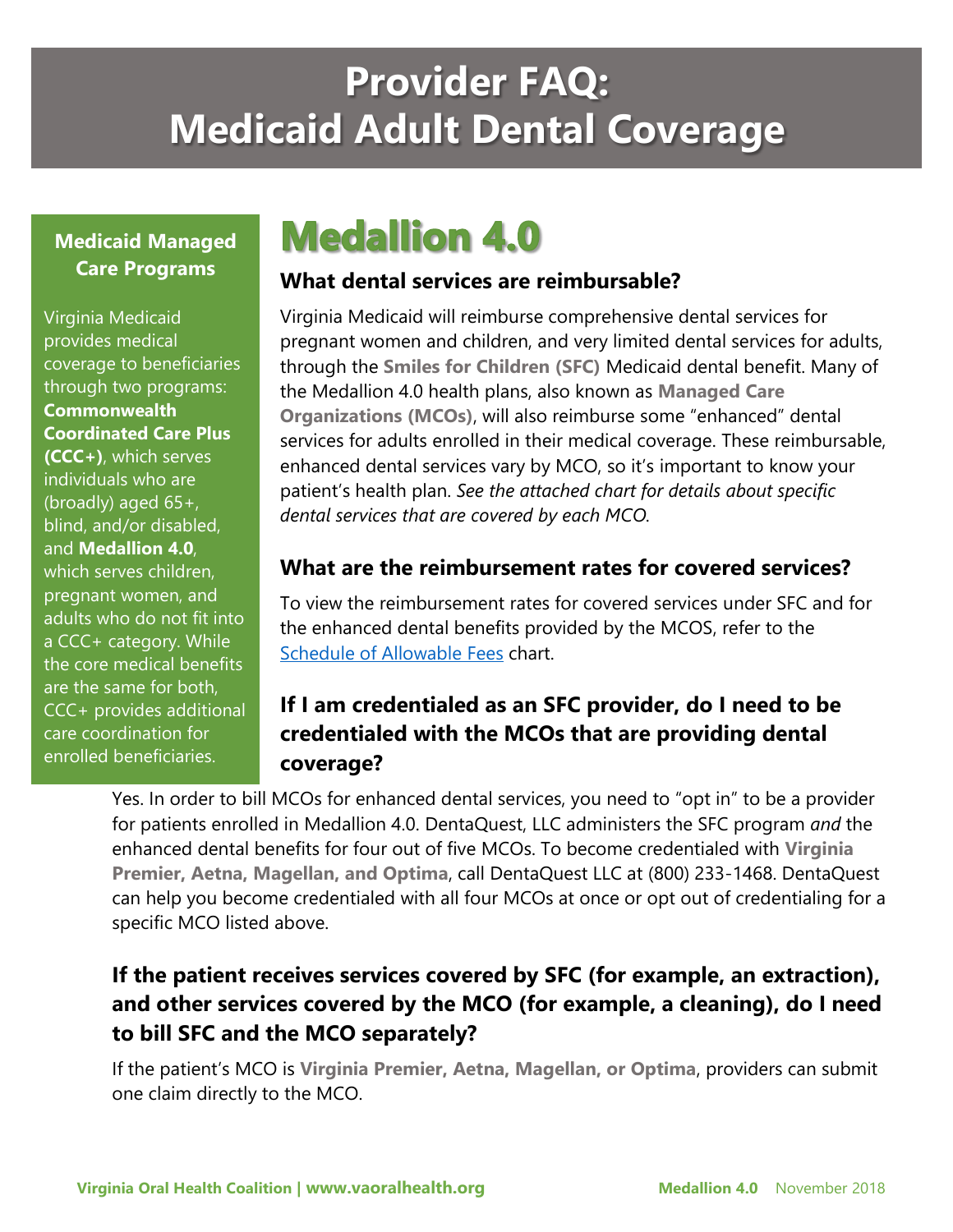### **What insurer is the primary provider? For example, if an exam is covered by SFC and also covered as an enhanced benefit by the MCO, which company should I bill?**

Bill the MCO first, then SFC; SFC is always the payer of last resort.

## **If a patient needs services that are not covered by SFC or their MCO, and my clinic offers a sliding-scale based on income for the uninsured, is the patient eligible for the sliding-scale for services they are not covered for?**

Yes. You can also bill the patient directly for services that are not covered by SFC or their MCO.

|                                     | <b>Smiles for</b><br><b>Children</b> | <b>Virginia</b><br><b>Premier</b> | <b>Magellan</b>  | Aetna            | <b>Optima</b>    |  |
|-------------------------------------|--------------------------------------|-----------------------------------|------------------|------------------|------------------|--|
| <b>Provider</b><br><b>Relations</b> | $(800)$ 233-1468                     | $(800)$ 233-1468                  | $(800)$ 233-1468 | $(800)$ 233-1468 | $(800)$ 233-1468 |  |
| <b>Billing</b>                      | (888) 912-3456                       | $(844)$ 822-8109                  | (844) 876-7915   | (844) 822-8109   | (844) 822-8109   |  |

*For information about dental benefits in managed care programs for individuals who are (broadly) aged 65+, blind, and/or disabled, view the Provider FAQ for CCC+.*



**For additional questions, please contact the individual MCO or Sarah Bedard Holland at (804) 269-8721 or sholland@vaoralhealth.org.**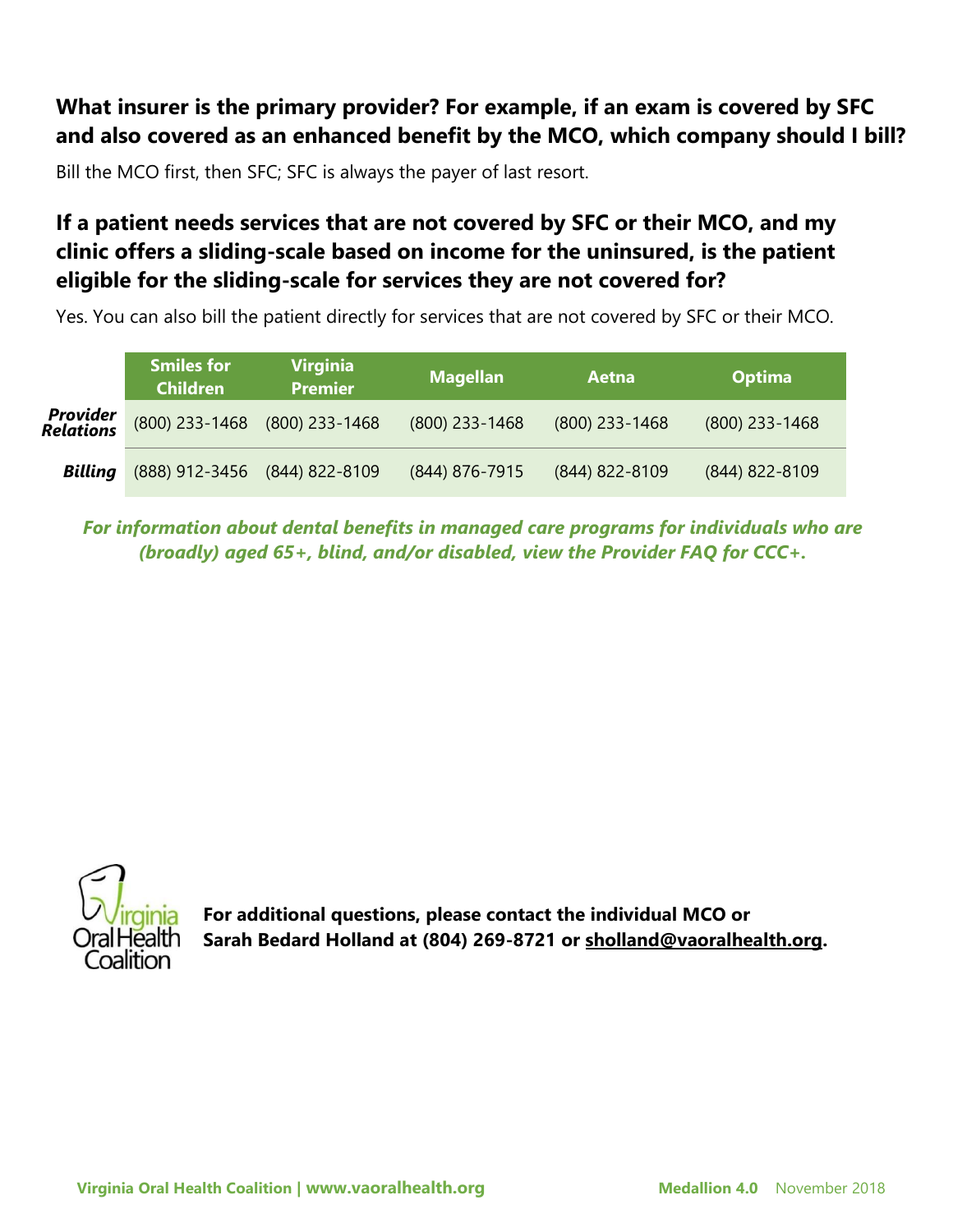## **Reimbursable Dental Services – Medallion 4.0**

| <b>Smiles for Children</b> | <b>Virginia Premier</b>  | <b>Magellan</b>           | Aetna                    | <b>Optima</b>            | <b>United Healthcare</b>     |
|----------------------------|--------------------------|---------------------------|--------------------------|--------------------------|------------------------------|
|                            |                          |                           |                          |                          | & Anthem                     |
| • Extraction               | • One routine exam and   | Limits: Maximum annual    | • Annual \$525 limit     | • One routine exam and   | <b>United Healthcare and</b> |
| • Problem-specific exam    | cleaning every 12-month  | benefit of \$1,500.00;    | • Member can receive     | cleaning every 12 month  | Anthem do not                |
| $\bullet$ X-ray            | period.                  | includes-                 | examination/cleaning 2x  | period.                  | currently cover any          |
|                            | • Routine x-rays every   | • Oral exams (1 per 6     | year                     | • One bitewing x-ray per | dental services as part      |
| Procedure codes            | 12 month period.         | months),                  | • One set of x-rays per  | 12-month period.         | of Medallion 4.0.            |
| available through the      |                          | • Routine cleanings -1    | 12-month period.         |                          |                              |
| <b>Smiles for Children</b> | • Adults only 21 and     | per 6 months              | • Fillings               | • Adults only 21 and     |                              |
| <b>Office Reference</b>    | older, no child benefit. | • One set of bitewing x-  | • Extractions            | older, no child benefit. |                              |
| Manual:                    | • No Ortho               | rays per 12-month         | • Root canal             | • No Ortho               |                              |
| http://www.dentaquest.     | Coverage/Out of          | period                    | • Dentures - referral is | Coverage/Out of          |                              |
| com/state-                 | Network Benefits/        | • Fillings & restorations | not necessary.           | Network Benefits/        |                              |
| plans/regions/virginia/d   | <b>Waiting Periods/</b>  | • Fluoride treatment -1   | • All of the above       | <b>Waiting Periods/</b>  |                              |
| entist-page/               | Copays, Deductibles      | per 12 months             | (except some root canal  | Copays, Deductibles      |                              |
|                            |                          | • Periodontal             | procedures) would be     |                          |                              |
|                            |                          | maintenance -1 per 6      | covered by a general     |                          |                              |
|                            |                          | months                    | dentist.                 |                          |                              |
|                            |                          | • Crowns                  |                          |                          |                              |
|                            |                          | • Oral surgery covered    | • Adults only, no child  |                          |                              |
|                            |                          | as medically necessary.   | benefit.                 |                          |                              |
|                            |                          |                           | • No Ortho               |                          |                              |
|                            |                          | • Adults only 21 and      | Coverage/Out of          |                          |                              |
|                            |                          | older, no child benefit.  | Network Benefits/        |                          |                              |
|                            |                          | • No Ortho                | <b>Waiting Periods/</b>  |                          |                              |
|                            |                          | Coverage/Out of           | Copays, Deductibles      |                          |                              |
|                            |                          | Network Benefits/         |                          |                          |                              |
|                            |                          | <b>Waiting Periods/</b>   |                          |                          |                              |
|                            |                          | Copays, Deductibles       |                          |                          |                              |
|                            |                          |                           |                          |                          |                              |

[Click here](http://www.dentaquest.com/getattachment/State-Plans/Regions/Virginia/Dentist-Page/VA_Medicaid_ORM_August-29,-2018.pdf/?lang=en-US) to view procedure codes for every health plan managed by DentaQuest LLC

**Virginia Oral Health Coalition | [www.vaoralhealth.org](http://www.vaoralhealth.org/) <b>Medallion 4.0** November 2018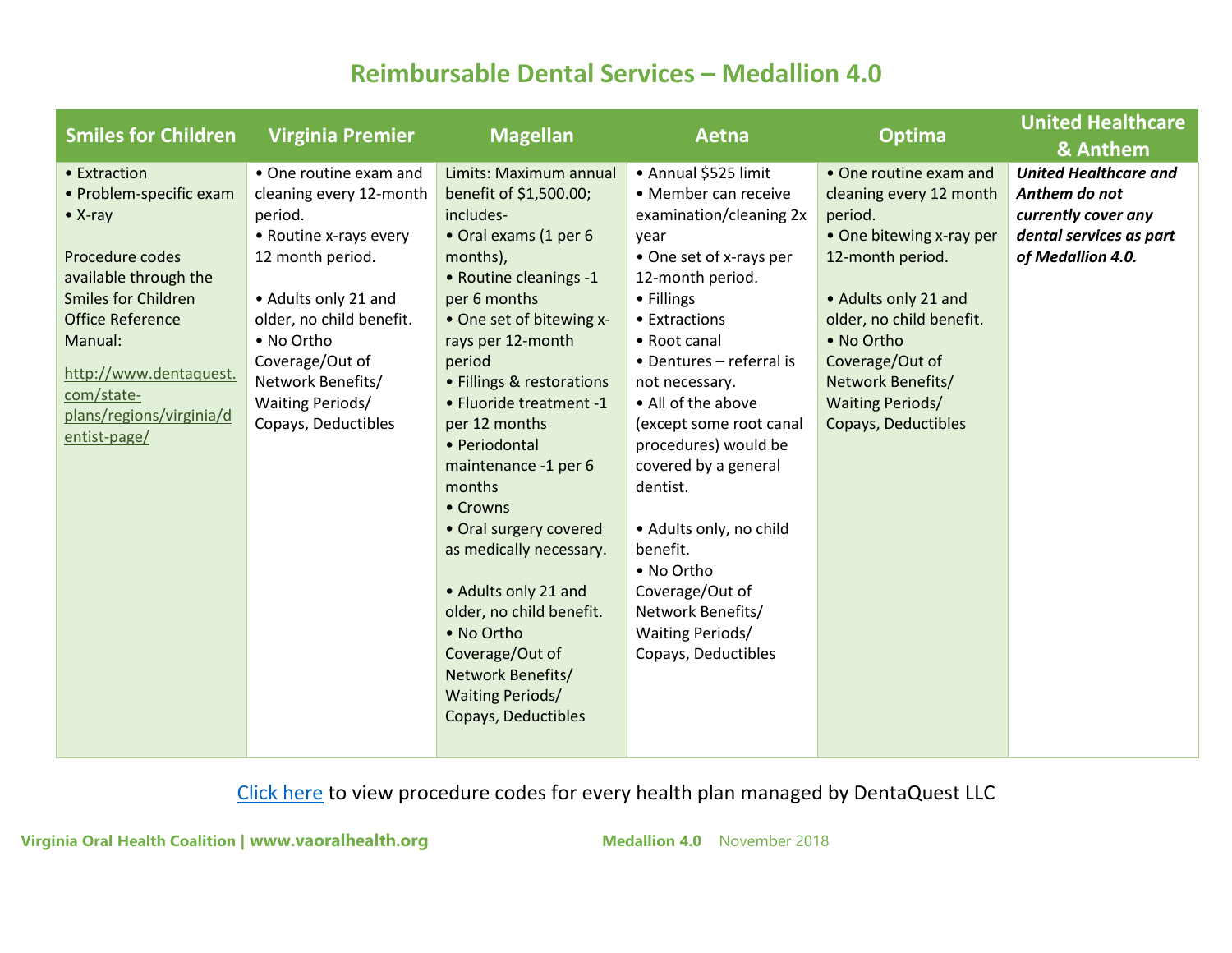# **Provider FAQ: Medicaid Adult Dental Coverage**

#### **Medicaid Managed Care Programs**

Virginia Medicaid provides medical coverage to beneficiaries through two programs: **Commonwealth Coordinated Care Plus (CCC+)**, which serves individuals who are (broadly) aged 65+, blind, and/or disabled, and **Medallion 4.0**, which serves children, pregnant women, and adults who do not fit into a CCC+ category. While the core medical benefits are the same for both, CCC+ provides additional care coordination for enrolled beneficiaries.

## **CCC+**

#### **What dental services are reimbursable?**

Virginia Medicaid will reimburse comprehensive dental services for pregnant women and children, and very limited dental services for adults, through the **Smiles for Children (SFC)** Medicaid dental benefit. Many of the CCC+ health plans, also known as **Managed Care Organizations (MCOs)**, will also reimburse some "enhanced" dental services for adults enrolled in their medical coverage. These reimbursable, enhanced dental services vary by MCO, so it's important to know your patient's health plan. *See the attached chart for details about specific dental services that are covered by each MCO.*

#### **What are the reimbursement rates for covered services?**

To view the reimbursement rates for covered services under SFC and for Virginia Premier, Anthem, Magellan, Aetna and Optima refer to the [Schedule of Allowable Fees](https://www.vaoralhealth.org/wp-content/uploads/2018/11/180330-VA-Smiles-For-Children-Fee-Schedule-10.18.pdf) chart. To learn about the reimbursement rates for enhanced dental benefits offered by United Health Care call (800) 822-5353.

## **If I am credentialed as an SFC provider, do I need to be credentialed with the MCOs that are providing dental coverage?**

Yes. In order to bill MCOs for enhanced dental services, you need to "opt in" to be a provider for patients enrolled in CCC+. DentaQuest, LLC administers the SFC program *and* the enhanced dental benefits for five out of six MCOs. To become credentialed with **Virginia Premier, Anthem, Aetna, Magellan, and Optima**, call DentaQuest LLC at (800) 233-1468. DentaQuest can help you become credentialed with all five MCOs at once or opt out of credentialing for a specific MCO listed above.

DentaQuest *does not* administer enhanced dental benefits in **United Healthcare**. To become credentialed with **United Healthcare,** contact them separately at (800) 822-5353 or [visit them online.](https://dbp.optum.com/content/dental-benefits-provider/en/joinournetwork.html)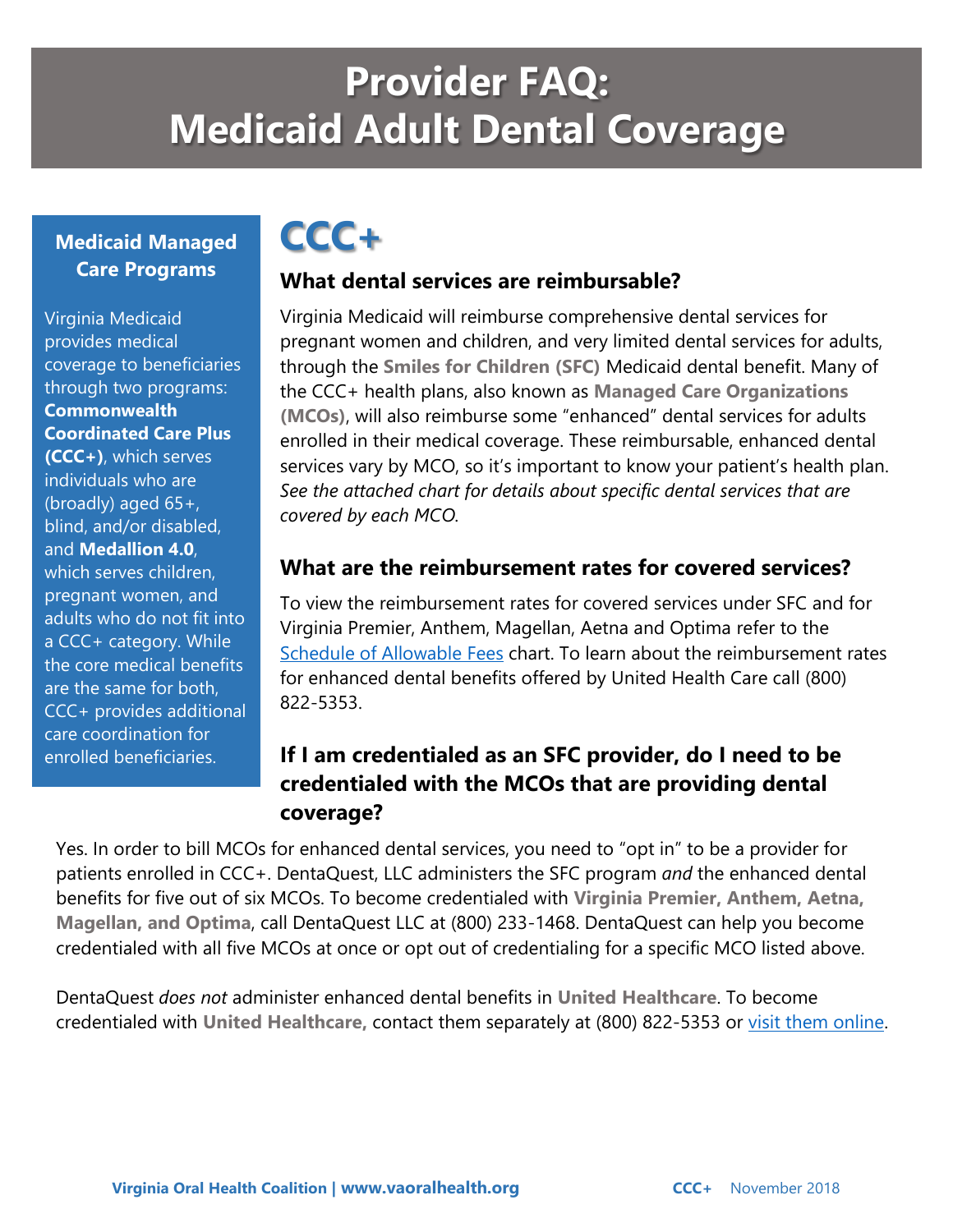## **If the patient receives services covered by SFC (for example, an extraction), and other services covered by the MCO (for example, a cleaning), do I need to bill SFC and the MCO separately?**

If the patient's MCO is **Virginia Premier, Anthem, Aetna, Magellan, or Optima**, providers can submit one claim directly to the MCO. If the patient's MCO is **United Healthcare**, providers will need to submit two separate claims - one to United Healthcare and one to SFC. *Contact numbers for MCO billing questions are listed below.*

## **What insurer is the primary provider? For example, if an exam is covered by SFC and also covered as an enhanced benefit by the MCO, which company should I bill?**

Bill the MCO first, then SFC; SFC is always the payer of last resort.

## **If a patient needs services that are not covered by SFC or their MCO, and my clinic offers a sliding-scale based on income for the uninsured, is the patient eligible for the sliding-scale for services they are not covered for?**

Yes. You can also bill the patient directly for services that are not covered by SFC or their MCO.

#### *MCO Contact Numbers*

|                                     | <b>Smiles for</b><br><b>Children</b> | <b>Virginia</b><br><b>Premier</b> | <b>Anthem</b>    | <b>Magellan</b> | Aetna            | <b>Optima</b>    | <b>United</b><br><b>Healthcare</b> |
|-------------------------------------|--------------------------------------|-----------------------------------|------------------|-----------------|------------------|------------------|------------------------------------|
| <b>Provider</b><br><b>Relations</b> | $(800)$ 233-1468                     | $(800)$ 233-1468                  | $(800)$ 233-1468 | (800) 233-1468  | $(800)$ 233-1468 | $(800)$ 233-1468 | (800) 822-5353                     |
| <b>Billing</b>                      | (888) 912-3456                       | (844) 822-8109                    | (855) 208-6334   | (844) 876-7915  | (844) 822-8109   | (844) 822-8109   | $(855)$ 586-1419                   |

*For information about dental benefits in managed care programs for children, pregnant women, and adults who do not fit a CCC+ category, view the Provider FAQ for Medallion 4.0.*



**For additional questions, please contact the individual MCO or Sarah Bedard Holland at (804) 269-8721 or sholland@vaoralhealth.org.**